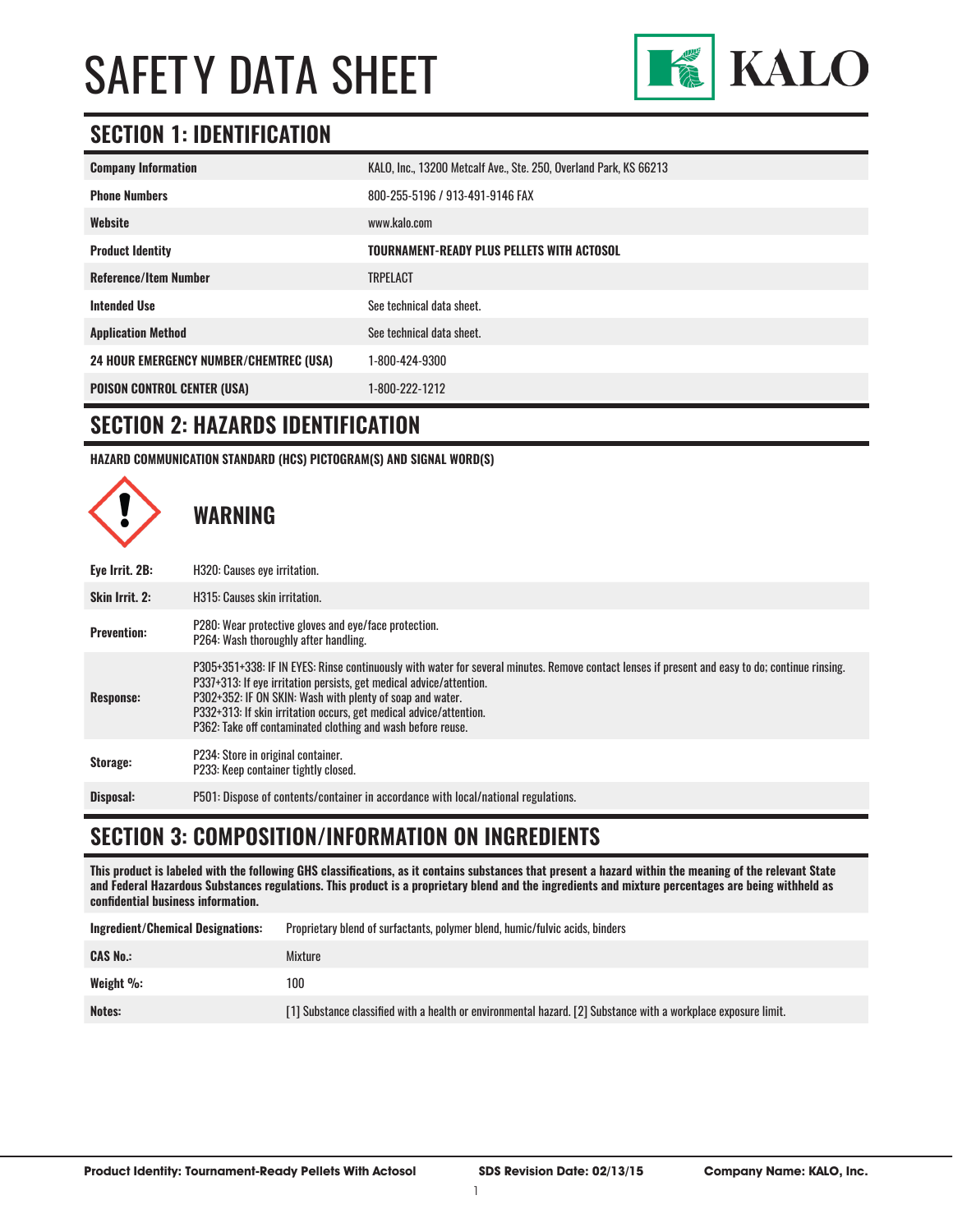

### **SECTION 4: FIRST AID MEASURES**

#### **[DESCRIPTIONS]**

| General:           | In all cases of doubt, or when symptoms persist, seek medical attention. Never give anything by mouth to an unconscious person.                                                                                                         |
|--------------------|-----------------------------------------------------------------------------------------------------------------------------------------------------------------------------------------------------------------------------------------|
| <b>Inhalation:</b> | Remove to fresh air. Keep patient warm and at rest. If breathing is irregular or stopped, give artificial respiration. If unconscious, place in the recovery<br>position and obtain immediate medical attention. Give nothing by mouth. |
| Eyes:              | Irrigate copiously with clean fresh water for at least 10 minutes, holding the eyelids apart and seek medical attention.                                                                                                                |
| Skin:              | Remove contaminated clothing. Wash skin thoroughly with soap and water or use a recognized skin cleanser. Do NOT use solvents or thinners.                                                                                              |
| Ingestion:         | If accidentally swallowed, obtain immediate medical attention. Keep at rest. Do NOT induce vomiting.                                                                                                                                    |
|                    | [MOST IMPORTANT SYMPTOMS AND EFFECTS, BOTH ACUTE AND DELAYED]                                                                                                                                                                           |
| Overview:          | No adverse symptoms or effects anticipated under normal handling conditions. See Section 2 for further details.                                                                                                                         |
| Eyes:              | <b>Causes eye irritation.</b>                                                                                                                                                                                                           |
| Skin:              | Causes skin irritation. Not a skin sensitizer.                                                                                                                                                                                          |

## **SECTION 5: FIREFIGHTING MEASURES**

| <b>Extinguishing Media:</b>     | Foam, dry chemical, carbon dioxide, water spray or fog.                                                                                                                                                                                                                                                                                                                                                                                                                                                   |
|---------------------------------|-----------------------------------------------------------------------------------------------------------------------------------------------------------------------------------------------------------------------------------------------------------------------------------------------------------------------------------------------------------------------------------------------------------------------------------------------------------------------------------------------------------|
| <b>Special Hazards:</b>         | Toxic fumes may be emitted in a fire situation. Combustion may yield smoke, carbon monoxide, and other products of incomplete<br>combustion. Oxides of sulfur, nitrogen or phosphorus may also be formed. Never use welding or cutting torches on or near container, even if<br>empty.                                                                                                                                                                                                                    |
| <b>Advice For Firefighters:</b> | No specific explosion hazards are identified or expected. Always fight fire with the implication that other volatile substances may be present.<br>Evacuate area. Prevent contamination from run-off of adjacent areas, streams, drinking water and sewers. Do not flush down sewers or other<br>drainage systems. Exposed firefighters must wear standard protective equipment and in enclosed areas self-contained breathing apparatus.<br>Use water-spray to cool fire-exposed surfaces and personnel. |

### **SECTION 6: ACCIDENTAL RELEASE MEASURES**

| <b>Precautions/Procedures:</b>                                         | Keep all sources of ignition away from spill/release. In case of a major spill or spillage in a confined space evacuate the area and<br>check vapor levels.                                                                                                                                                                                                                                                                                                                                                                                                                                                                                                               |
|------------------------------------------------------------------------|---------------------------------------------------------------------------------------------------------------------------------------------------------------------------------------------------------------------------------------------------------------------------------------------------------------------------------------------------------------------------------------------------------------------------------------------------------------------------------------------------------------------------------------------------------------------------------------------------------------------------------------------------------------------------|
| <b>Environmental Precautions:</b>                                      | Do not allow spills to enter drains or water courses.                                                                                                                                                                                                                                                                                                                                                                                                                                                                                                                                                                                                                     |
| <b>Methods and Material For</b><br><b>Containment and Cleaning Up:</b> | Ventilate the area and avoid breathing vapors. Take the personal protective measures listed in Section 8. Contain and absorb spillage<br>with non-combustible materials (e.g. sand/earth/vermiculite). Place in closed containers outside buildings and dispose of according<br>to the Waste Regulations (see Section 13). Clean, preferably with a detergent. Do not use solvents. Do not allow spills to enter drains<br>or water courses. If drains, sewers, streams or lakes are contaminated, inform the local water company immediately. In the case of<br>contamination of rivers, streams, or lakes, the Environmental Protection Agency should also be informed. |

### **SECTION 7: HANDLING AND STORAGE**

| <b>Precautions For Safe Handling:</b> | Do not get in eyes, on skin, or on clothing. Do not breathe vapors or mists. Keep container closed. Use only with adequate<br>ventilation. Use good personal hygiene practices. Wash hands before eating, drinking, smoking. Remove contaminated clothing<br>and wash before reuse. Destrov contaminated belts and shoes and other items that cannot be decontaminated. Have evewash<br>accessible to use in handling area. See Section 2 for further details. |
|---------------------------------------|----------------------------------------------------------------------------------------------------------------------------------------------------------------------------------------------------------------------------------------------------------------------------------------------------------------------------------------------------------------------------------------------------------------------------------------------------------------|
| <b>Conditions For Safe Storage:</b>   | Store in tightly closed containers in dry, well-ventilated area, away from excessive heat and incompatibles.<br>See Section 2 for further details.                                                                                                                                                                                                                                                                                                             |
| <b>Incompatible Materials:</b>        | Strong oxidizing agents and chlorine.                                                                                                                                                                                                                                                                                                                                                                                                                          |
| <b>Specific End Use(s):</b>           | See technical data sheet.                                                                                                                                                                                                                                                                                                                                                                                                                                      |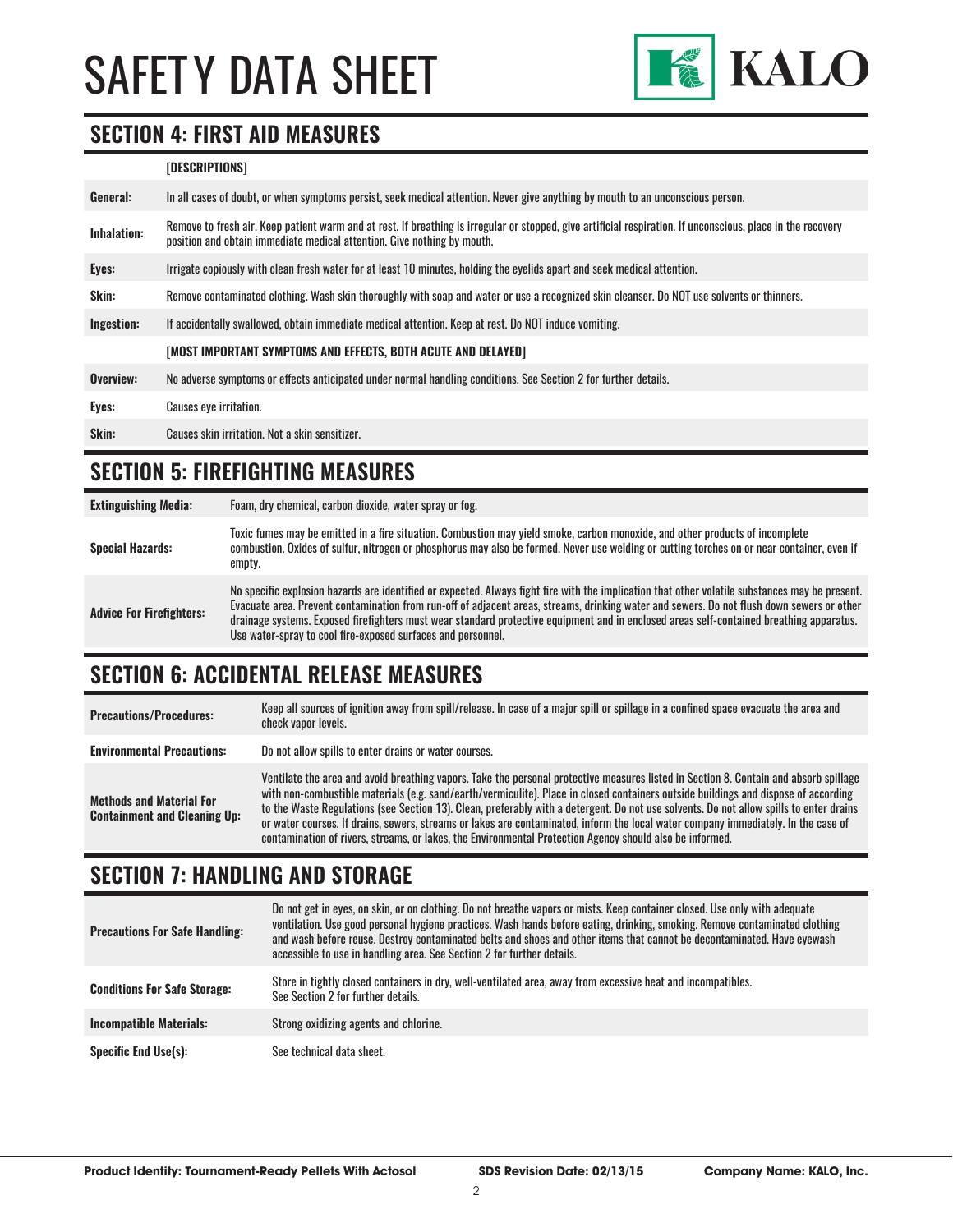

#### **SECTION 8: EXPOSURE CONTROLS/PERSONAL PROTECTION**

| <b>Exposure Data:</b>        | This product contains no ingredients (at greater than 0.1%) with established limits for exposure under OSHA, ACGIH and/or NIOSH.                                                                                                                                                                                                       |
|------------------------------|----------------------------------------------------------------------------------------------------------------------------------------------------------------------------------------------------------------------------------------------------------------------------------------------------------------------------------------|
| <b>Carcinogen Data:</b>      | This product contains no ingredients (at greater than 0.1%) that are suspected of being or known to be a carcinogen under OSHA, NTP or IARC.                                                                                                                                                                                           |
|                              | <b>[PERSONAL PROTECTIVE EQUIPMENT]</b>                                                                                                                                                                                                                                                                                                 |
| <b>Respiratory:</b>          | If workers are exposed to concentrations above the exposure limit, they must use the appropriate certified respirators.                                                                                                                                                                                                                |
| Eyes:                        | Wear safety eyewear (e.g. safety spectacles/goggles/visors) to protect against the splash of liquids.                                                                                                                                                                                                                                  |
| Skin:                        | Overalls, which cover the body, arms, and legs, should be worn. Skin should not be exposed. All parts of the body should be washed after<br>contact.                                                                                                                                                                                   |
| <b>Engineering Controls:</b> | Provide adequate ventilation. Where reasonably practicable, this should be achieved by the use of local exhaust ventilation and good general<br>extraction. If these are not sufficient to maintain concentrations of particulates, and any vapor below occupational exposure limits, suitable<br>respiratory protection must be worn. |
| <b>Other Work Practices:</b> | See technical data sheet.                                                                                                                                                                                                                                                                                                              |

### **SECTION 9: PHYSICAL AND CHEMICAL PROPERTIES**

| Appearance:                                       | Pellet                         |
|---------------------------------------------------|--------------------------------|
| Odor:                                             | Slight                         |
| <b>Odor Threshold:</b>                            | <b>Not Measured</b>            |
| pH:                                               | <b>Not Measured</b>            |
| <b>Specific Gravity:</b>                          | <b>Not Measured</b>            |
| <b>Flashpoint:</b>                                | <b>Not Measured</b>            |
| <b>Solubility in Water:</b>                       | Dispersible                    |
| Viscosity (cSt):                                  | <b>Not Measured</b>            |
| $VOC\%$ :                                         | <b>Not Measured</b>            |
| <b>Vapor Pressure (Pa):</b>                       | <b>Not Measured</b>            |
| <b>Vapor Density:</b>                             | <b>Not Measured</b>            |
| <b>Melting/Freezing Points:</b>                   | <b>Not Measured</b>            |
| Initial Boiling Point/Range (OF/OC):              | No Established Limit           |
| <b>Flammability (Solid, Gas):</b>                 | Not Applicable                 |
| <b>Upper Flammability/Explosive Limits:</b>       | <b>Not Measured</b>            |
| Lower Flammability/Explosive Limits:              | <b>Not Measured</b>            |
| <b>Decomposition Temperature:</b>                 | <b>Not Measured</b>            |
| <b>Auto-Ignition Temperature:</b>                 | <b>Not Measured</b>            |
| Partition Co-Efficient n-octanol/water (Log Kow): | <b>Not Measured</b>            |
| <b>Evaporation Rate (Ether=1):</b>                | <b>Not Measured</b>            |
| Other:                                            | No other relevant information. |

### **SECTION 10: STABILITY AND REACTIVITY**

| <b>Reactivity:</b>                       | Not chemically reactive.                                                                                |
|------------------------------------------|---------------------------------------------------------------------------------------------------------|
| <b>Chemical Stability:</b>               | Stable under normal ambient and anticipated conditions of use.                                          |
| <b>Hazardous Reactions:</b>              | Hazardous reactions not anticipated.                                                                    |
| <b>Conditions To Avoid:</b>              | Extended exposure to high temperatures can cause decomposition. Avoid all possible sources of ignition. |
| <b>Incompatible Materials:</b>           | Strong oxidizing agents and chlorine.                                                                   |
| <b>Hazardous Decomposition Products:</b> | Not anticipated under normal conditions of use.                                                         |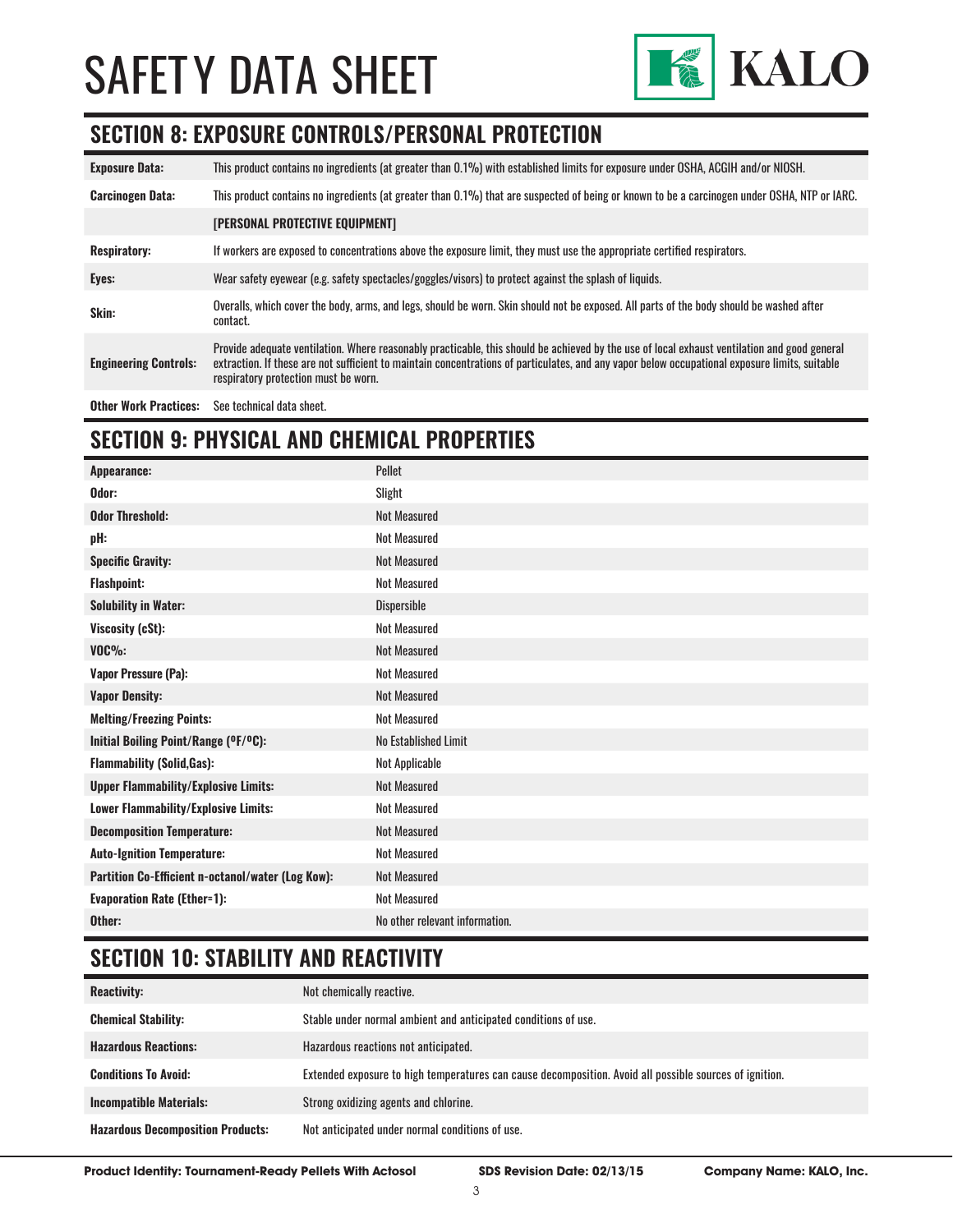

#### **SECTION 11: TOXICOLOGICAL INFORMATION**

|                                                                   | [ACUTE TOXICITY ESTIMATE]                                               |                            |
|-------------------------------------------------------------------|-------------------------------------------------------------------------|----------------------------|
| Ingredients:                                                      | Proprietary Blend of Surfactants, Polymers, Humic/Fulvic Acids, Binders |                            |
| Oral LD50mg/kg:                                                   | No Data Available                                                       |                            |
| Skin LD50mg/kg:                                                   | No Data Available                                                       |                            |
| Inhalation Vapor LC50mg/L/4hr:                                    | No Data Available                                                       |                            |
| Inhalation Dust/Mist LC50mg/L/4hr:                                | No Data Available                                                       |                            |
| <b>ITEM</b>                                                       | <b>HAZARD</b>                                                           | <b>CATEGORY</b>            |
| <b>Acute Toxicity (mouth):</b>                                    | Not Applicable                                                          | $\overline{\phantom{a}}$ . |
| <b>Acute Toxicity (skin):</b>                                     | Not Applicable                                                          | $\qquad \qquad -$          |
| <b>Acute Toxicity (inhalation):</b>                               | Not Applicable                                                          | $\overline{\phantom{a}}$   |
| <b>Skin Corrosion/Irritation:</b>                                 | <b>Causes skin irritation.</b>                                          | $\overline{2}$             |
| <b>Eye Damage/Irritation:</b>                                     | <b>Causes irritation.</b>                                               | 2B                         |
| <b>Sensitization (respiratory):</b>                               | Not Applicable                                                          | --                         |
| <b>Sensitization (skin):</b>                                      | Not Applicable                                                          | $\overline{\phantom{a}}$ . |
| <b>Germ Toxicity:</b>                                             | Not Applicable                                                          | $-$                        |
| <b>Carcinogenicity:</b>                                           | <b>Not Applicable</b>                                                   | $\overline{\phantom{a}}$ . |
| <b>Reproductive Toxicity:</b>                                     | Not Applicable                                                          |                            |
| <b>Specific Target Organ Systemic Toxicity-Single Exposure:</b>   | Not Applicable                                                          | $\overline{\phantom{a}}$   |
| <b>Specific Target Organ Systemic Toxicity-Repeated Exposure:</b> | Not Applicable                                                          | $\overline{\phantom{a}}$   |
| <b>Aspiration Hazard:</b>                                         | <b>Not Applicable</b>                                                   | $\overline{\phantom{a}}$ . |

### **SECTION 12: ECOLOGICAL INFORMATION**

**Ecotoxicity:** This product is inherently biodegradable and is not readily transformed by photolysis. Not expected to be toxic to aquatic organisms. **Persistence and Degradability:** There is no data available on the preparation itself. **Bioaccumulative Potential:** Not measured. **Mobility In Soil:** No data available. **Results of PBT and vPvB Assess:** This product contains no PBT/vPvB chemicals. **Other Adverse Effects:** No data available.

### **SECTION 13: DISPOSAL CONSIDERATIONS**

**Waste Treatment Methods:**

Do not allow into drains or water courses. Wastes and emptied containers should be disposed of in accordance with regulations made under the Control of Pollution Act and the Environmental Protection Act. Using information provided in this data sheet advice should be obtained from the Waste Regulation Authority, whether the special waste regulations apply. Dispose of contents in accordance with local and national regulations.